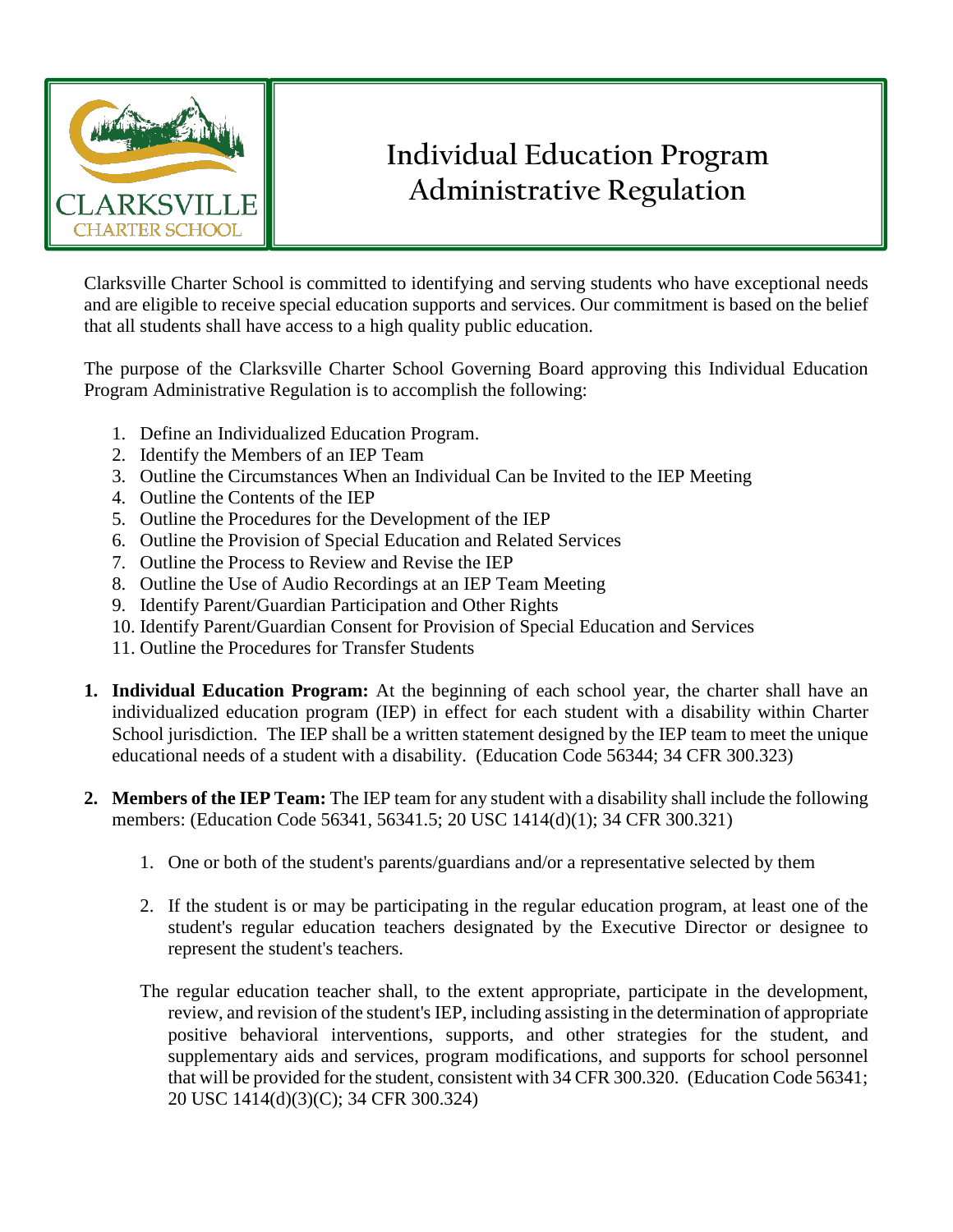- 3. At least one of the student's special education teachers or, where appropriate, special education providers
- 4. A representative of the Charter School who is:
	- a. Qualified to provide or supervise the provision of specially designed instruction to meet the unique needs of students with disabilities
	- b. Knowledgeable about the general education curriculum
	- c. Knowledgeable about the availability of Charter School and/or special education local plan area (SELPA) resources
- 5. An individual who can interpret the instructional implications of assessment results. This individual may already be a member of the team as described in items #2-4 above or in item #6 below.
- 6. At the discretion of the parent/guardian or the Executive Director or designee, other individuals who have knowledge or special expertise regarding the student, including related services personnel, as appropriate. The determination of whether the individual has knowledge or special expertise regarding the student shall be made by the party who invites the individual to be a member of the IEP team.
- 7. Whenever appropriate, the student with a disability
- In the development, review, or revision of his/her IEP, the student shall be allowed to provide confidential input to any representative of his/her IEP team. (Education Code 56341.5)
- When the student is suspected of having a specific learning disability, at least one individual who is qualified to conduct individual diagnostic examinations of the student such as a school psychologist, speech language pathologist, or remedial reading teacher
- In accordance with 34 CFR 300.310, at least one team member other than the student's regular education teacher shall observe the student's academic performance and behavior in the areas of difficulty in his/her learning environment, including in the regular classroom setting. If the child is younger than five years or not enrolled in school, a team member shall observe the child in an environment appropriate for a child of that age.
- **3. Invitation of Specified Individuals:** In the following circumstances, the Executive Director or designee shall invite other specified individuals to an IEP team meeting:
	- 1. When the student has been placed in a group home by the juvenile court, a representative of the group home shall be invited to attend IEP team meetings. (Education Code 56341.2)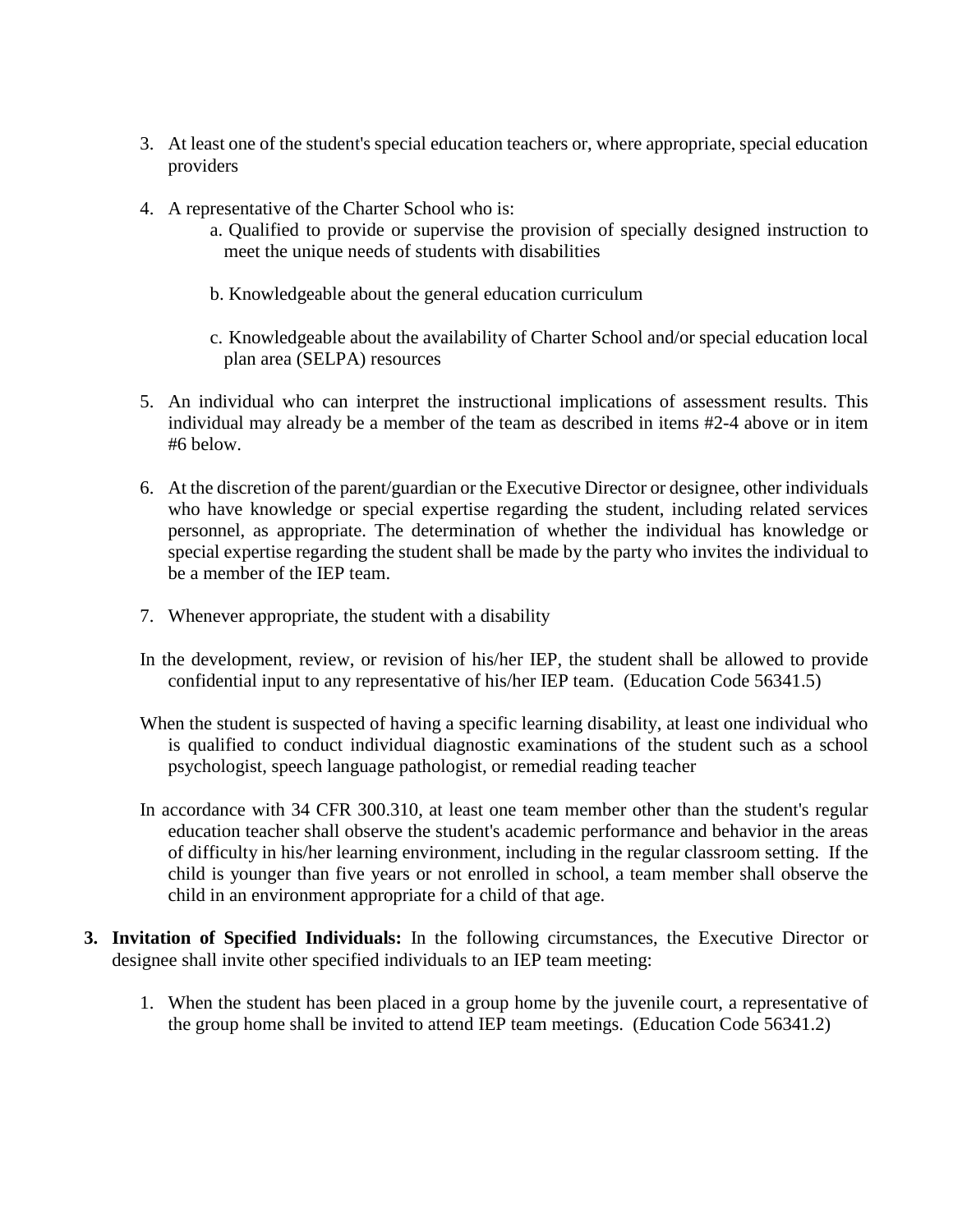- 2. Whenever the IEP team is meeting to consider the student's postsecondary goals and the transition services needed to assist him/her in reaching the goals as stated in Education Code 56345(a)(8), the following individuals shall be invited to attend: (34 CFR 300.321)
	- a.The student, regardless of his/her age.
	- If the student does not attend the IEP team meeting, the Executive Director or designee shall take other steps to ensure that the student's preferences and interests are considered.
		- b.To the extent appropriate, and with the consent of the parent/guardian, a representative of any other agency that is likely to be responsible for providing or paying for the transition services
- 3. If the student was previously served under the Early Education for Individuals with Exceptional Needs (Education Code 56425-56432) or the California Early Intervention Services Act (Government Code 95000-95004), and upon request of the student's parent/guardian, the Executive Director or designee shall invite the Infant and Toddlers with Disabilities Coordinator or other representative of the early education or early intervention system to the initial IEP team meeting to assist with the smooth transition of services. (Education Code 56341; 20 USC 1414(d)(1)(D); 34 CFR 300.321)
- 4. A member of the IEP team shall not be required to attend an IEP team meeting, in whole or in part, if the parent/guardian and the Charter School agree, in writing, that the attendance of the member is not necessary because the member's area of the curriculum or related services is not being modified or discussed at the meeting. Even if the meeting involves a discussion of the IEP team member's area of the curriculum or related service, the member may be excused from the meeting if the parent/guardian, in writing, and the Charter School consent to the excusal after conferring with the member and the member submits to the parent/guardian and team written input into the development of the IEP prior to the meeting. (Education Code 56341; 20 USC 1414(d)(1)(C); 34 CFR 300.321)
- **4. The Contents of the IEP:** The IEP shall include, but not be limited to, all of the following: (Education Code 56043, 56345, 56345.1; 20 USC 1414(d)(1)(A); 34 CFR 300.320)
	- 1. A statement of the present levels of the student's academic achievement and functional performance, including:
	- 2. The manner in which the student's disability affects his/her involvement and progress in the general education curriculum (i.e., the same curriculum as for nondisabled students)
	- 3. For a student with a disability who takes alternate assessments aligned to alternate achievement standards, a description of benchmarks or short-term objectives
	- 4. A statement of measurable annual goals, including academic and functional goals, designed to: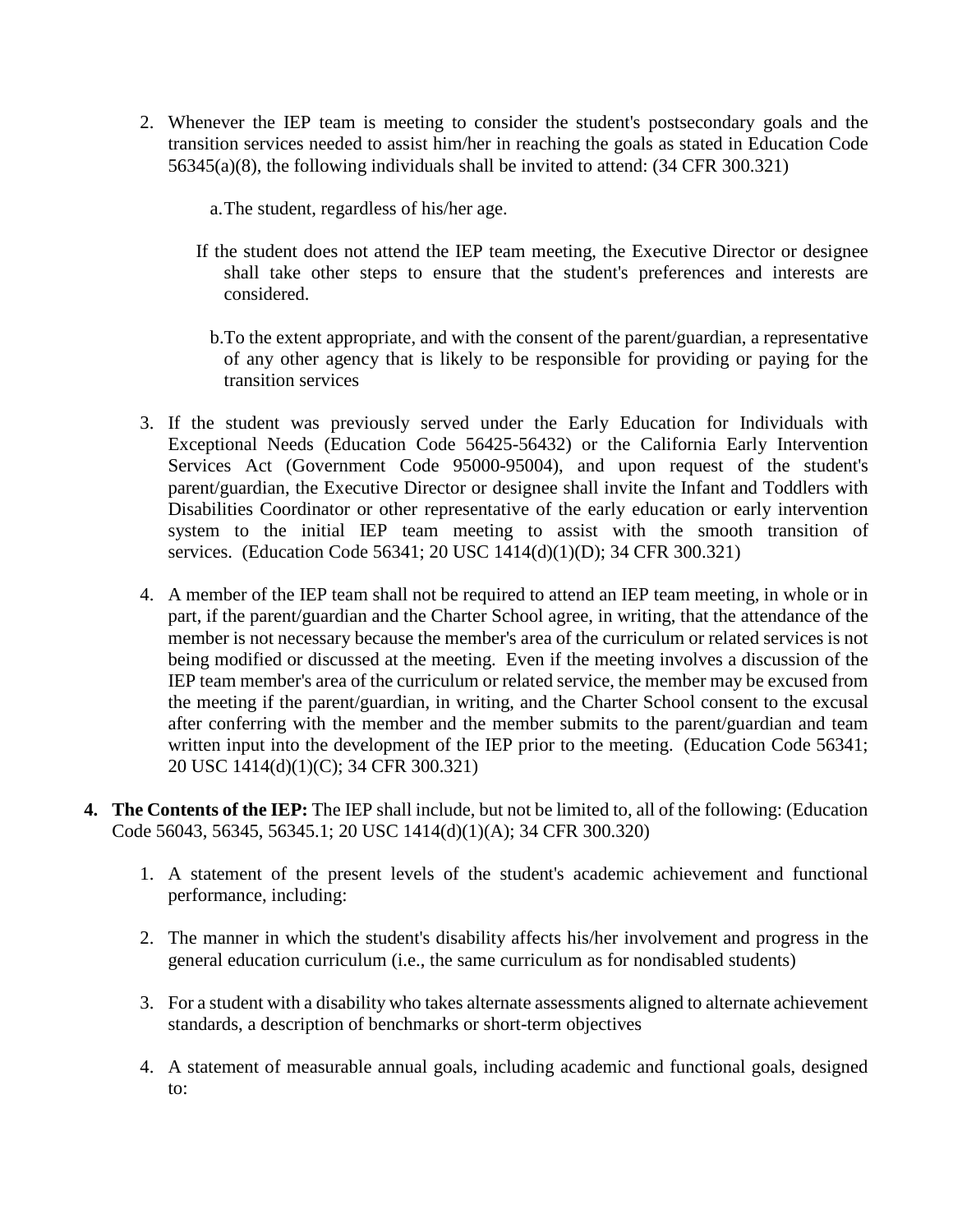a.Meet the student's needs that result from his/her disability in order to enable the student to be involved in and progress in the general education curriculum

b.Meet each of the student's other educational needs that result from his/her disability

- 5. A description of the manner in which the student's progress toward meeting the annual goals described in item #2 above will be measured and when the Charter School will provide periodic reports on the progress the student is making toward meeting the annual goals, such as through the use of quarterly or other periodic reports, concurrent with the issuance of report cards
- 6. A statement of the special education instruction and related services and supplementary aids and services, based on peer-reviewed research to the extent practicable, to be provided to the student or on behalf of the student, and a statement of the program modifications or supports for school personnel that will be provided to enable the student to:
	- a. Advance appropriately toward attaining the annual goals
	- b. Be involved and make progress in the general education curriculum in accordance with item #1 above and to participate in extracurricular and other nonacademic activities
	- c. Be educated and participate with other students with disabilities and nondisabled students in the activities described in the IEP
- 7. An explanation of the extent, if any, to which the student will not participate with nondisabled students in the regular class and in extracurricular and other nonacademic activities described in the IEP
- 8. A statement of any appropriate individual accommodations necessary to measure the academic achievement and functional performance of the student on state and school assessments

If the IEP team determines that the student shall take an alternate assessment instead of a particular regular state or Charter Schoolwide assessment, the student's IEP also shall include a statement of the reason that he/she cannot participate in the regular assessment and the reason that the particular alternate assessment selected is appropriate for him/her.

- 9. The projected date for the beginning of the services and modifications described in item #4 above and the anticipated frequency, location, and duration of those services and modifications
- 10. Beginning not later than the first IEP to be in effect when the student is 16 years of age, or younger if determined appropriate by the IEP team, and updated annually thereafter, the following:
	- a.Appropriate measurable postsecondary goals based upon age-appropriate transition assessments related to training, education, employment, and where appropriate, independent living skills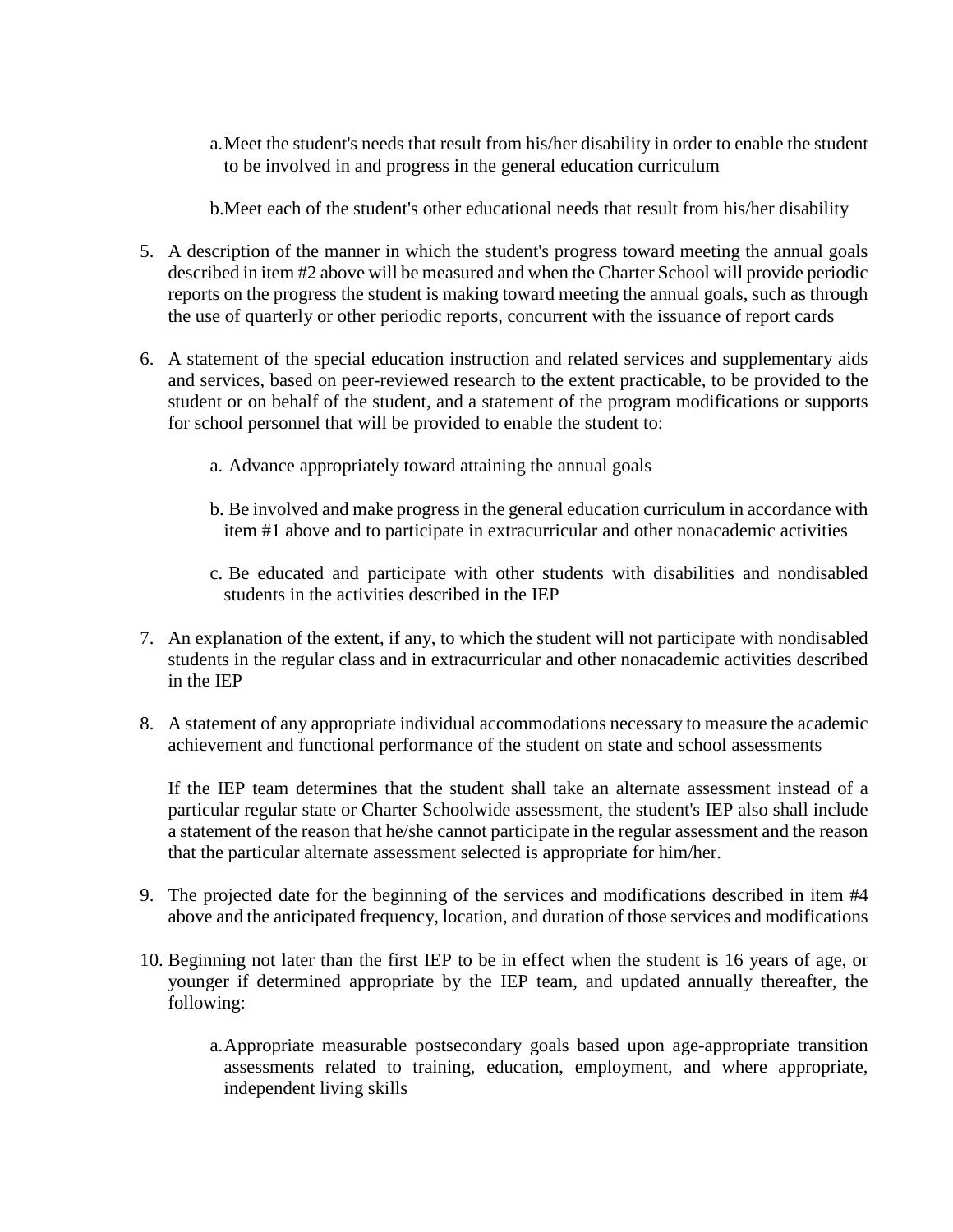b.The transition services, including courses of study, needed to assist the student in reaching those goals

- 11. Beginning at least one year before the student reaches age 18, a statement that the student has been informed of his/her rights, if any, that will transfer to him/her upon reaching age 18, pursuant to Education Code 56041.5
- 12. Where appropriate, the IEP shall also include: (Education Code 56345)
	- a.For a student in grades 7-12, any alternative means and modes necessary for the student to complete the Charter School's prescribed course of study and to meet or exceed proficiency standards required for graduation
	- b.Linguistically appropriate goals, objectives, programs, and services for a student whose native language is not English
	- c.Extended school year services when the IEP team determines, on an individual basis, that the services are necessary for the provision of a free appropriate public education (FAPE)
	- d.Provision for transition into the regular education program if the student is to be transferred from a special class or center or nonpublic, nonsectarian school into a regular education program in a public school for any part of the school day, including descriptions of activities intended to:
		- i. Integrate the student into the regular education program, including indications of the nature of each activity and the time spent on the activity each day or week
		- ii. Support the transition of the student from the special education program into the regular education program
		- iii. Specialized services, materials, and equipment for a student with low incidence disabilities, consistent with the guidelines pursuant to Education Code 56136
- **5.** Development of the IEP: Within 30 days of a determination that a student needs special education and related services, the Executive Director or designee shall ensure that a meeting to develop an initial IEP is conducted. (34 CFR 300.323)

Any IEP required as a result of an assessment of a student shall be developed within 60 days from the date of receipt of the parent/guardian's written consent for assessment, unless the parent/guardian agrees, in writing, to an extension. Days between the student's regular school sessions, terms, or vacation of more than five school days shall not be counted. In the case of school vacations, the 60 day time limit shall commence on the date that the student's school days reconvene. (Education Code 56344)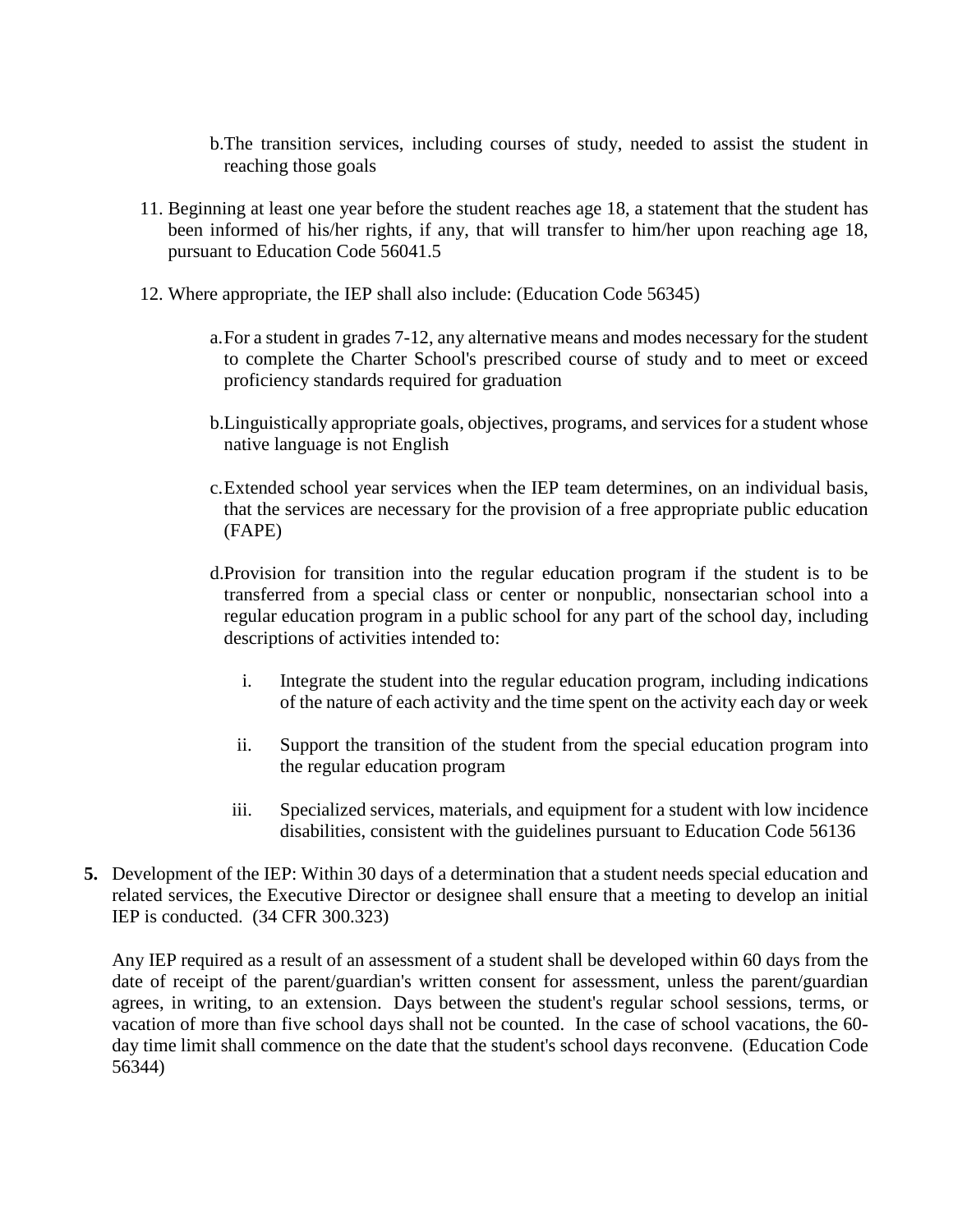However, when the IEP is required as a result of an assessment of a student for whom a referral has been made 30 days or less prior to the end of the preceding regular school year, the IEP shall be developed within 30 days after the commencement of the subsequent regular school year. (Education Code 56344)

In developing the IEP, the IEP team shall consider all of the following: (Education Code 56341.1, 56345; 20 USC 1414(d)(3)(A); 34 CFR 300.324)

- 1. The strengths of the student
- 2. The concerns of the parents/guardians for enhancing the education of their child
- 3. The results of the initial or most recent assessment of the student
- 4. The academic, developmental, and functional needs of the student
- 5. In the case of a student whose behavior impedes his/her learning or that of others, the use of positive behavioral interventions and supports and other strategies to address that behavior
- 6. In the case of a student with limited English proficiency, the language needs of the student as such needs relate to the student's IEP
- 7. In the case of a student who is blind or visually impaired, the need to provide for instruction in Braille and instruction in the use of Braille. However, such instruction need not be included in the IEP if the IEP team determines that instruction in Braille or the use of Braille is not appropriate for the student. This determination shall be based upon an assessment of the student's reading and writing skills, his/her future needs for instruction in Braille or the use of Braille, and other appropriate reading and writing media.
- 8. The communication needs of the student and, in the case of a student who is deaf or hard of hearing, the student's language and communication needs, opportunities for direct communications with peers and professional personnel in the student's language and communication mode, academic level, and full range of needs, including opportunities for direct instruction in the student's language and communication mode
- 9. The team shall also consider the related services and program options that provide the student with an equal opportunity for communication access, as described in Education Code 56345.
	- a. Whether the student requires assistive technology devices and services
- 10. If, in considering the special factors in items #1-9 above, the IEP team determines that the student needs a particular device or service, including an intervention, accommodation, or other program modification, in order to receive FAPE, the team shall include a statement to that effect in the student's IEP. (Education Code 56341.1)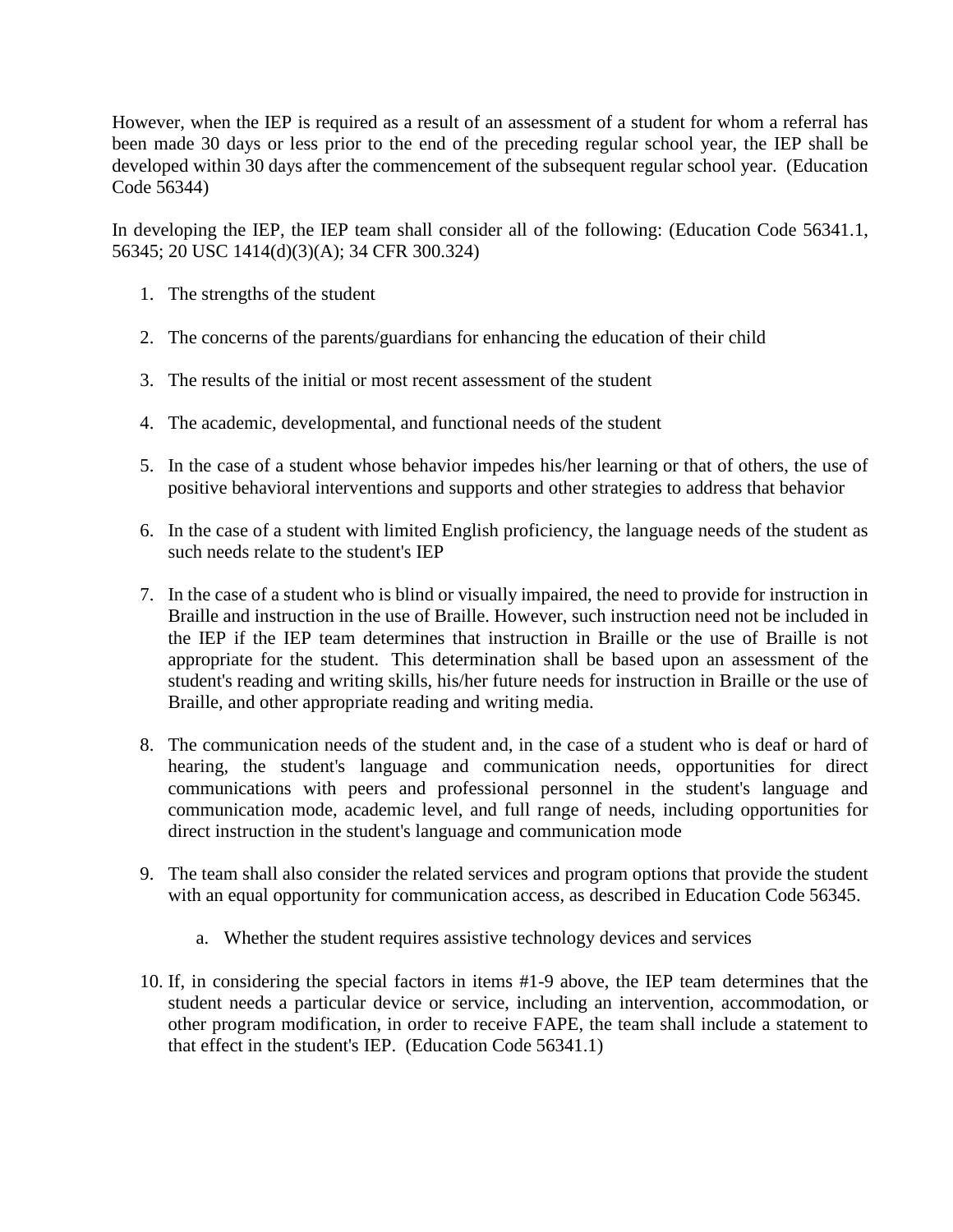**6. Provision of Special Education and Related Services:** The Charter School shall ensure that, as soon as possible following development of the IEP, special education services and related services are made available to the student in accordance with his/her IEP. (Education Code 56344; 34 CFR 300.323)

The Executive Director or designee shall ensure that the student's IEP is accessible to each regular education teacher, special education teacher, related service provider, and any other service provider who is responsible for its implementation. The Executive Director or designee also shall ensure that such teachers and providers are informed of their specific responsibilities related to implementing the IEP and the specific accommodations, modifications, and supports that must be provided to the student in accordance with the IEP. (34 CFR 300.323)

- **7. Review and Revision of the IEP:** The Executive Director or designee shall ensure that the IEP team reviews the IEP periodically, but at least annually, in order to: (Education Code 56043, 56341.1, 56380; 20 USC 1414(d)(4); 34 CFR 300.324)
	- 1. Determine whether the annual goals for the student are being achieved
	- 2. Revise the IEP, as appropriate, to address:
		- a. Any lack of expected progress toward the annual goals and in the general education curriculum, where appropriate
		- b. The results of any reassessment conducted pursuant to Education Code 56381
		- c.Information about the student provided to or by the parents/guardians regarding review of evaluation data pursuant to 34 CFR 300.305(a)(2) and Education Code 56381(b)
		- d.The student's anticipated needs
		- e.Any other relevant matter
	- 3. Consider the special factors listed in items #5-9 above under "Development of the IEP," when reviewing the IEP of any student with a disability to whom one of those factors may apply

The IEP team shall also meet at any other time upon request by the student's parent/guardian or teacher to review or revise the IEP. (Education Code 56343)

When a parent/guardian requests an IEP team meeting to review the IEP, the team shall meet within 30 days of receiving the parent/guardian's written request, not counting days between the student's regular school sessions or terms or days of school vacation in excess of five school days. If a parent/guardian makes an oral request, the Charter School shall notify the parent/guardian of the need for a written request and the procedure for filing such a request. (Education Code 56043, 56343.5)

A regular education or special education teacher may request a review of the classroom assignment of a student with a disability by submitting a written request to the Executive Director or designee. The Executive Director or designee shall consider the request within 20 days of receiving it, not counting days when school is not in session or, for year-round schools, days when the school is off track. If the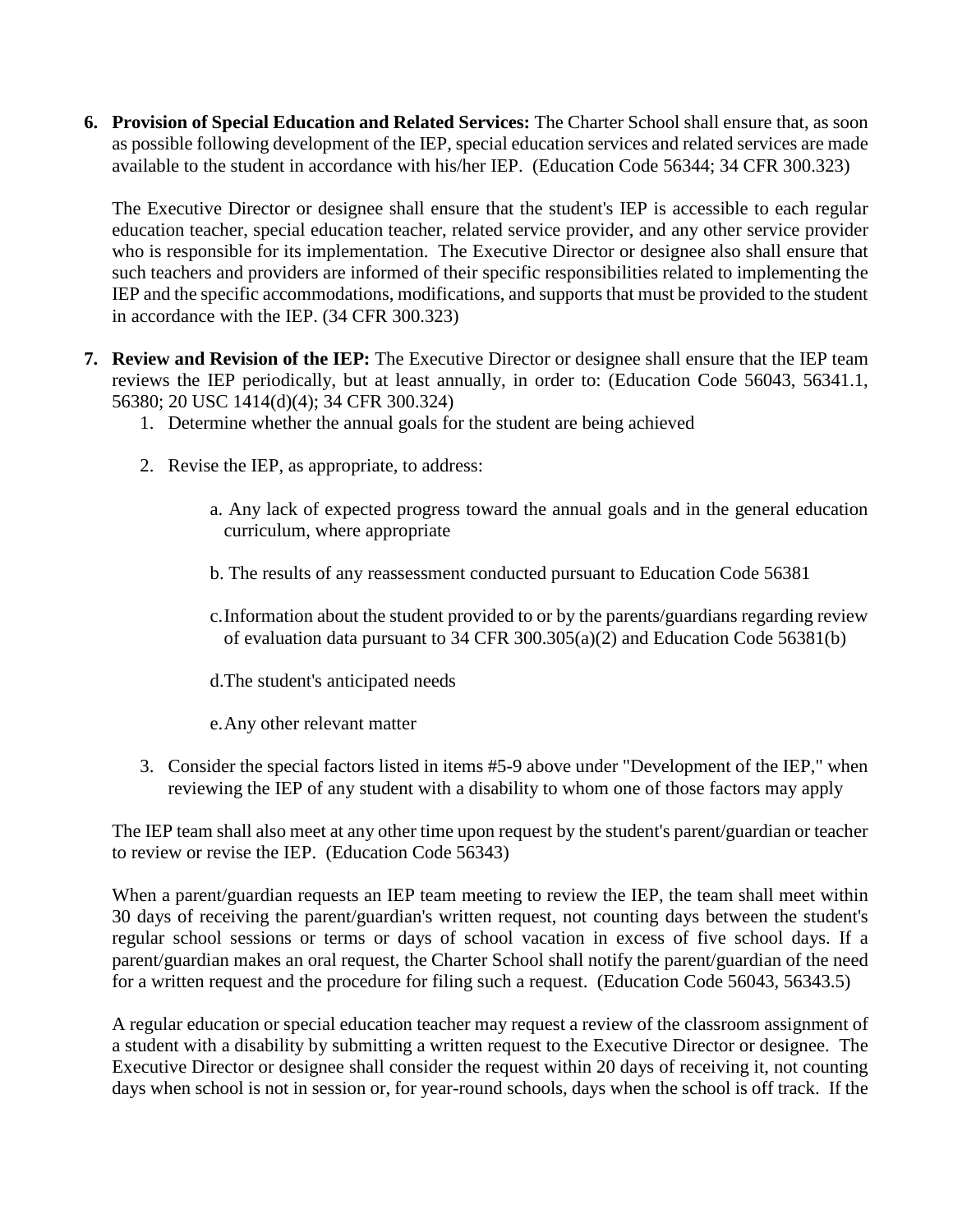review indicates a need for change in the student's placement, instruction, and/or related services, the Executive Director or designee shall convene an IEP team meeting, which shall be held within 30 days of the Executive Director or designee review, not counting days when school is not in session or days when school is off track, unless the student's parent/guardian consents in writing to an extension of time.

If a participating agency other than the Charter School fails to provide the transition services described in the student's IEP, the team shall reconvene to identify alternative strategies to meet the transition service objectives set out for the student in the IEP. (Education Code 56345.1; 20 USC 1414(d); 34 CFR 300.324)

If a student with a disability residing in a licensed children's institution or foster family home has been placed by the Charter School in a nonpublic, nonsectarian school, the Executive Director or designee shall conduct an annual evaluation as part of the IEP process of whether the placement is the least restrictive environment that is appropriate to meet the student's needs. (Education Code 56157)

To the extent possible, the Executive Director or designee shall encourage the consolidation of reassessment meetings and other IEP team meetings for a student. (20 USC 1414(d)(3)(A); 34 CFR 300.324)

When a change is necessary to a student's IEP after the annual IEP team meeting for the school year has been held, the parent/guardian and the Executive Director or designee may agree not to convene an IEP team meeting for the purpose of making the change and instead may develop a written document to amend or modify the student's current IEP. The IEP team shall be informed of any such changes. Upon request, the Executive Director or designee shall provide the parent/guardian with a revised copy of the IEP with the incorporated amendments. (20 USC 1414(d)(3)(D); 34 CFR 300.324)

- **8. Audio Recording of IEP Team Meetings:** Parents/guardians and the Executive Director or designee shall have the right to audio record the proceedings of IEP team meetings, provided members of the IEP team are notified of this intent at least 24 hours before the meeting. If the Executive Director or designee gives notice of intent to audio record a meeting and the parent/guardian objects or refuses to attend because the meeting would be audio recorded, the meeting shall not be audio recorded. Parents/guardians also have the right to: (Education Code 56341.1)
	- 1. Inspect and review the audio recordings
	- 2. Request that an audio recording be amended if they believe it contains information that is inaccurate, misleading, or in violation of the student's privacy rights or other rights
	- 3. Challenge, in a hearing, information that the parents/guardians believe is inaccurate, misleading, or in violation of the student's privacy rights or other rights
- **9. Parent/Guardian Participation and Other Rights:** The Executive Director or designee shall take steps to ensure that one or both of the parents/guardians of the student with a disability are present at each IEP team meeting or are afforded the opportunity to participate. These steps shall include notifying the parents/guardians of the meeting early enough to ensure that they will have the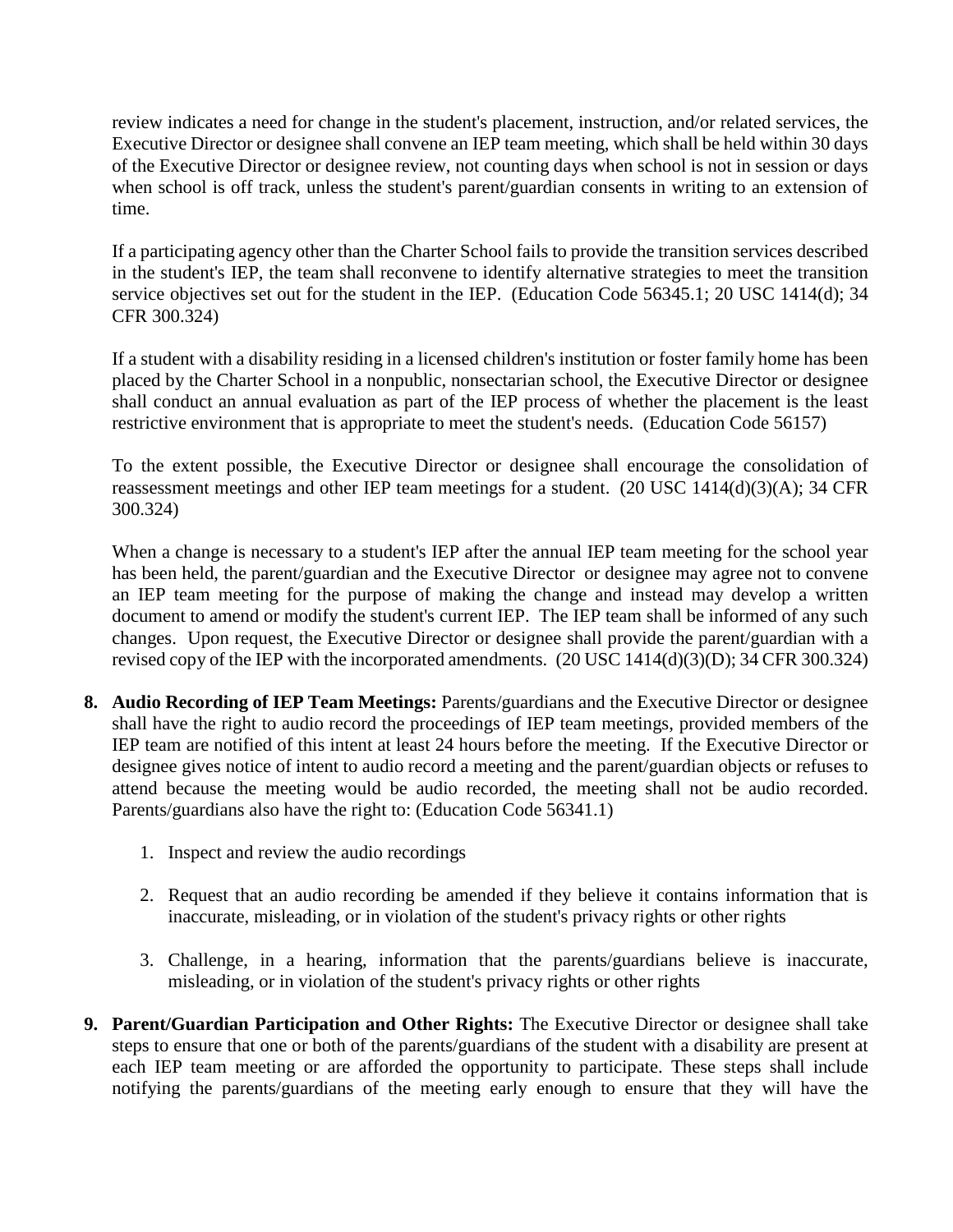opportunity to attend and scheduling the meeting at a mutually agreed upon time and place. (Education Code 56341.5; 34 CFR 300.322)

The Executive Director or designee shall send parents/guardians notices of IEP team meetings that: (Education Code 56341.5; 34 CFR 300.322)

- 1. Indicate the purpose, time, and location of the meeting
- 2. Indicate who will be in attendance at the meeting
- 3. Inform them of:
	- a.Their right to bring to the meeting other individuals who have knowledge or special expertise about the student, pursuant to Education Code 56341(b)(6)
	- b.The provision of Education Code 56341(i) relating to the participation of the Infant and Toddlers with Disabilities Coordinator at the initial IEP team meeting, if the student was previously served under Early Education for Individuals with Exceptional Needs (Education Code 56425-56432) or the California Early Intervention Services Act (Government Code 95000-95004)
- 4. In addition, when the IEP team meeting is to consider the development, review, or revision of the IEP of a student with a disability who is 16 years of age or older, or younger than 16 if deemed appropriate by the IEP team, the Executive Director or designee notice to the student's parents/guardians shall include the following: (Education Code 56341.5)
	- a. An indication that a purpose of the meeting will be the consideration of postsecondary goals and transition services for the student pursuant to Education Code 56345.1, 20 USC 1414(d)(1)(A)(i)(VIII), and 34 CFR 300.320(b)
	- b. An indication that the student is invited to the IEP team meeting
	- c. Identification of any other agency that will be invited to send a representative

At each IEP team meeting convened by the charter, the school administrator or specialist on the team shall inform the parent/guardian and student of the federal and state procedural safeguards included in the notice of parental rights provided pursuant to Education Code 56321. (Education Code 56500.1)

The parent/guardian shall have the right and opportunity to examine all of his/her child's school records upon request, before any IEP meeting, and in connection with any hearing or resolution session on matters affecting his/her child, including, but not limited to, initial formal assessment, procedural safeguards, and due process. Upon receipt of an oral or written request, the Executive Director or designee shall provide complete copies of the records within five business days. (Education Code 56043, 56504)

The parent/guardian shall have the right to present information to the IEP team in person or through a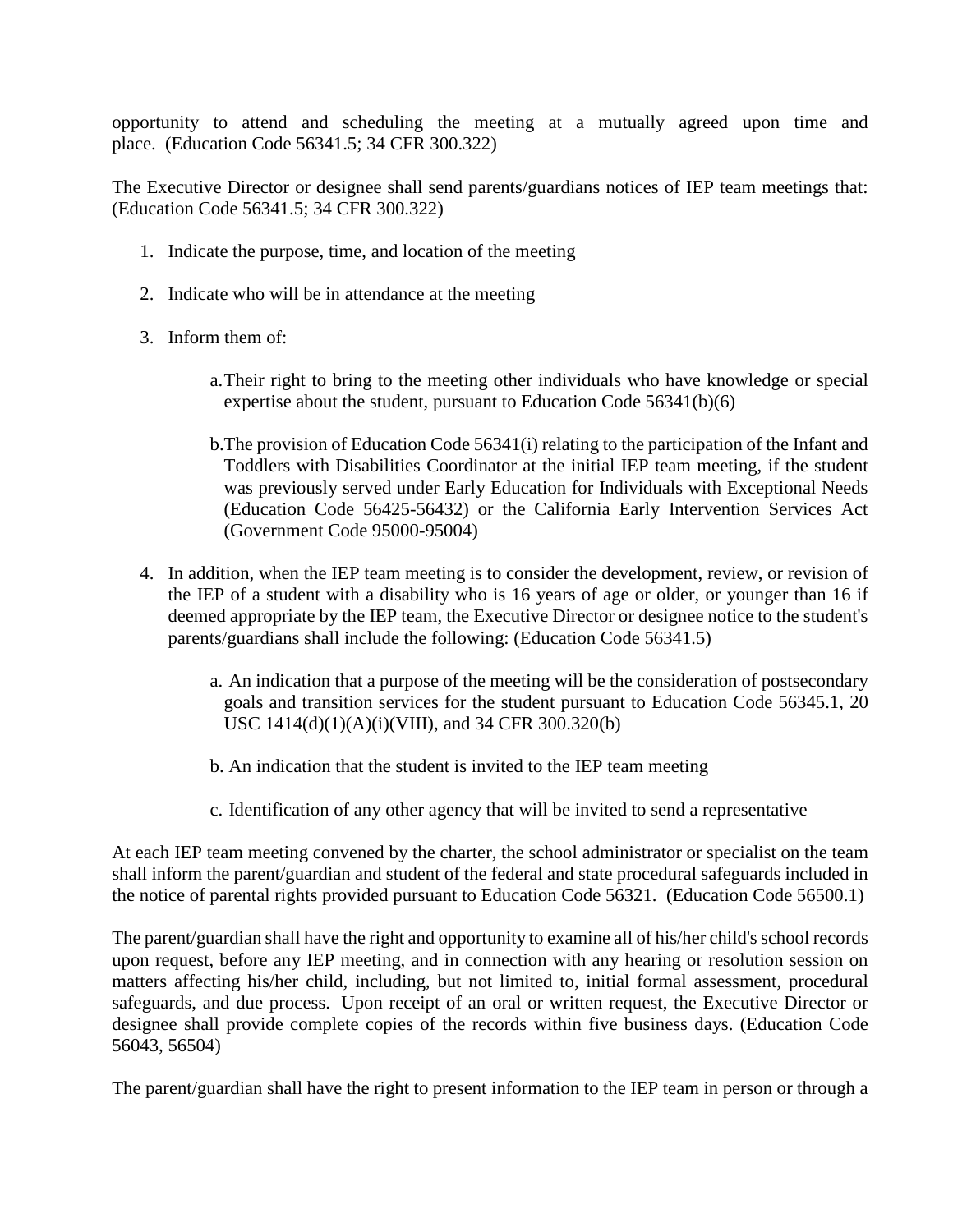representative and the right to participate in meetings that relate to eligibility for special education and related services, recommendations, and program planning. (Education Code 56341.1)

If neither parent/guardian can attend the meeting, the Executive Director or designee shall use other methods to ensure parent/guardian participation, including video conferences or individual or conference telephone calls. (Education Code 56341.5; 20 USC 1414(f); 34 CFR 300.322)

At each IEP team meeting convened by the charter, the school administrator or specialist on the team shall inform the parent/guardian and student of the federal and state procedural safeguards included in the notice of parental rights provided pursuant to Education Code 56321. (Education Code 56500.1)

The parent/guardian shall have the right and opportunity to examine all of his/her child's school records upon request, before any IEP meeting, and in connection with any hearing or resolution session on matters affecting his/her child, including, but not limited to, initial formal assessment, procedural safeguards, and due process. Upon receipt of an oral or written request, the Executive Director or designee shall provide complete copies of the records within five business days. (Education Code 56043, 56504)

The parent/guardian shall have the right to present information to the IEP team in person or through a representative and the right to participate in meetings that relate to eligibility for special education and related services, recommendations, and program planning. (Education Code 56341.1)

If neither parent/guardian can attend the meeting, the Executive Director or designee shall use other methods to ensure parent/guardian participation, including video conferences or individual or conference telephone calls. (Education Code 56341.5; 20 USC 1414(f); 34 CFR 300.322)

An IEP team meeting may be conducted without a parent/guardian in attendance if the Executive Director or designee is unable to convince the parent/guardian that he/she should attend. In such a case, the Executive Director or designee shall maintain a record of the attempts to arrange a mutually agreed upon time and place for the meeting, including: (Education Code 56341.5; 34 CFR 300.322)

- 1. Detailed records of telephone calls made or attempted and the results of those calls
- 2. Copies of correspondence sent to the parent/guardian and any responses received
- 3. Detailed records of visits made to the parent/guardian's home or place of employment and the results of those visits

The Executive Director or designee shall take any action necessary to ensure that the parents/guardians understand the proceedings of the meeting, including arranging for an interpreter for parents/guardians with deafness or whose native language is not English. (Education Code 56341.5; 34 CFR 300.322)

The Executive Director or designee shall give the parents/guardians of a student with a disability a copy of his/her child's IEP at no cost. (Education Code 56341.5; 34 CFR 300.322)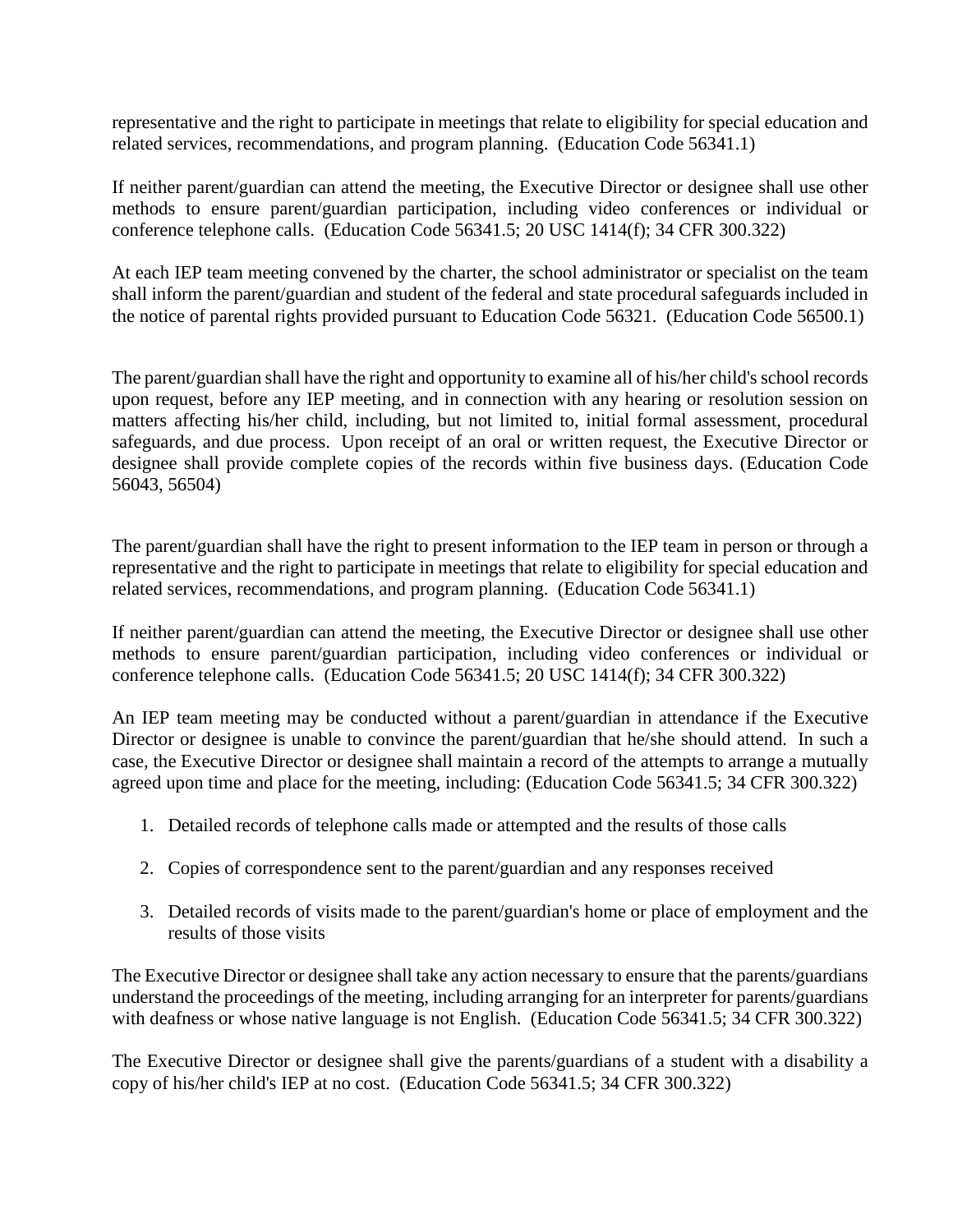- **10. Parent/Guardian Consent for Provision of Special Education and Services:** Before providing special education and related services to any student, the Executive Director or designee shall seek to obtain informed consent of the student's parent/guardian pursuant to 20 USC 1414(a)(1). The Charter shall not provide services by utilizing the due process hearing procedures pursuant to 20 USC 1415(f) if the parent/guardian refuses to consent to the initiation of services. If the parent/guardian does not consent to all of the components of the IEP, then those components to which the parent/guardian has consented shall be implemented so as not to delay providing instruction and services to the student. (Education Code 56346)
- If the Executive Director or designee determines that a part of a proposed IEP to which the parent/guardian does not consent is necessary in order to provide the student with FAPE, a due process hearing shall be initiated in accordance with 20 USC 1415(f). While the due process hearing is pending, the student shall remain in the current placement unless the parent/guardian and the Executive Director or designee agree otherwise. (Education Code 56346)

If at any time subsequent to the initial provision of services, the student's parent/guardian, in writing, revokes consent for the continued provision of special education services, the Executive Director or designee shall provide prior written notice within a reasonable time before ceasing to provide services to the student. The Executive Director or designee shall not request a due process hearing or pursue mediation in order to require an agreement or ruling that services be provided to the student. (Education Code 56346; 34 CFR 300.300, 300.503)

When the Charter School ceases to provide special education services in response to the parent/guardian's revocation of consent, the student shall be classified as a general education student.

**11. Transfer Students:** To facilitate the transition of a student with a disability who is transferring into the Charter School, the Executive Director or designee shall take reasonable steps to promptly obtain the student's records, including his/her IEP and the supporting documents related to the provision of special education services. (Education Code 56325; 34 CFR 300.323)

If the student transfers into the charter from another school Charter School within the same SELPA during the school year, the Charter School shall continue to provide services comparable to those described in the student's existing IEP, unless his/her parent/guardian and the Charter School agree to develop, adopt, and implement a new IEP that is consistent with state and federal law. (Education Code 56325; 34 CFR 300.323)

If the student transfers into the charter from a school district outside of the Charter School's SELPA during the school year, the Charter School shall provide the student with FAPE, including services comparable to those described in the previous district's IEP. Within 30 days, the Executive Director or designee shall, in consultation with the student's parents/guardians, adopt the previous district's IEP or shall develop, adopt, and implement a new IEP that is consistent with state and federal law. (Education Code 56325; 34 CFR 300.323)

If the student transfers into the Charter School from an out-of-state district during the school year, the Charter School shall provide the student with FAPE, including services comparable to the out-of-state district's IEP, in consultation with the parent/guardian, until such time as the Executive Director or